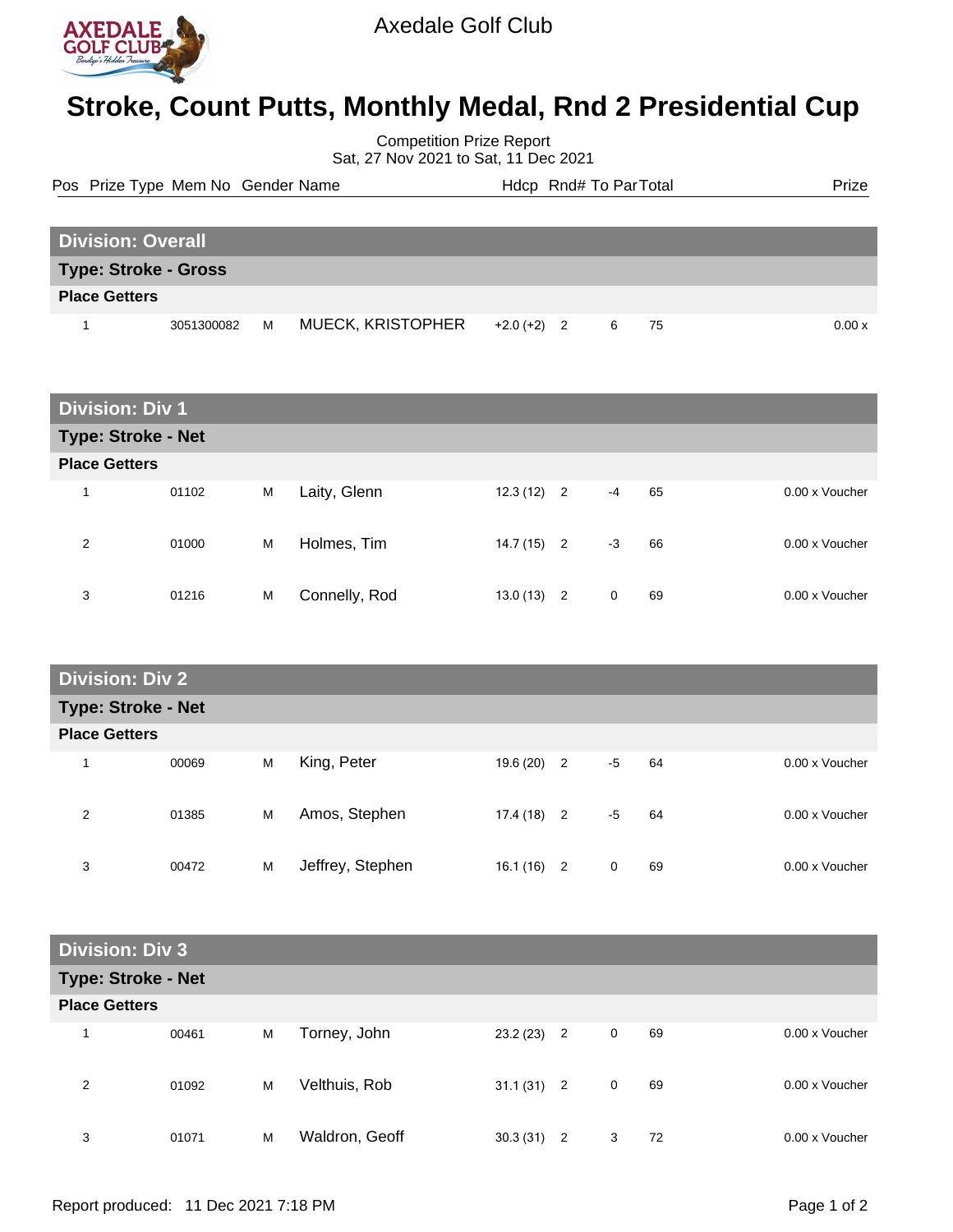| <b>Division: Overall</b>  |       |   |                   |              |                |              |    |                        |
|---------------------------|-------|---|-------------------|--------------|----------------|--------------|----|------------------------|
| <b>Type: Stroke - Net</b> |       |   |                   |              |                |              |    |                        |
| <b>Ball Rundowns</b>      |       |   |                   |              |                |              |    |                        |
| (no. 1)                   | 00056 | M | Harrop, Garry     | $11.3(11)$ 2 |                | $\mathbf 0$  | 69 | 1.00 x Balls down line |
| (no. 2)                   | 00576 | M | Edwards, Brian    | $16.2(16)$ 2 |                | $\mathbf{1}$ | 70 | 1.00 x Balls down line |
| (no. 3)                   | 00768 | M | Pittock, Mark     | $15.2(15)$ 2 |                | $\mathbf{1}$ | 70 | 1.00 x Balls down line |
| (no. 4)                   | 01050 | M | Murrell, Robert   | $18.1(18)$ 2 |                | $\mathbf{1}$ | 70 | 1.00 x Balls down line |
| (no. 5)                   | 00572 | M | Kettle, Max       | $14.0(14)$ 2 |                | $\mathbf{1}$ | 70 | 1.00 x Balls down line |
| (no. 6)                   | 00984 | M | McGibbon, Russell | $17.5(18)$ 2 |                | $\mathbf{1}$ | 70 | 1.00 x Balls down line |
| (no. 7)                   | 01184 | M | Henderson, Greg   | $12.6(13)$ 2 |                | $\mathbf{1}$ | 70 | 1.00 x Balls down line |
| (no. 8)                   | 00907 | м | Pollock, Warren   | 13.5 (14)    | $\overline{2}$ | 1            | 70 | 1.00 x Balls down line |